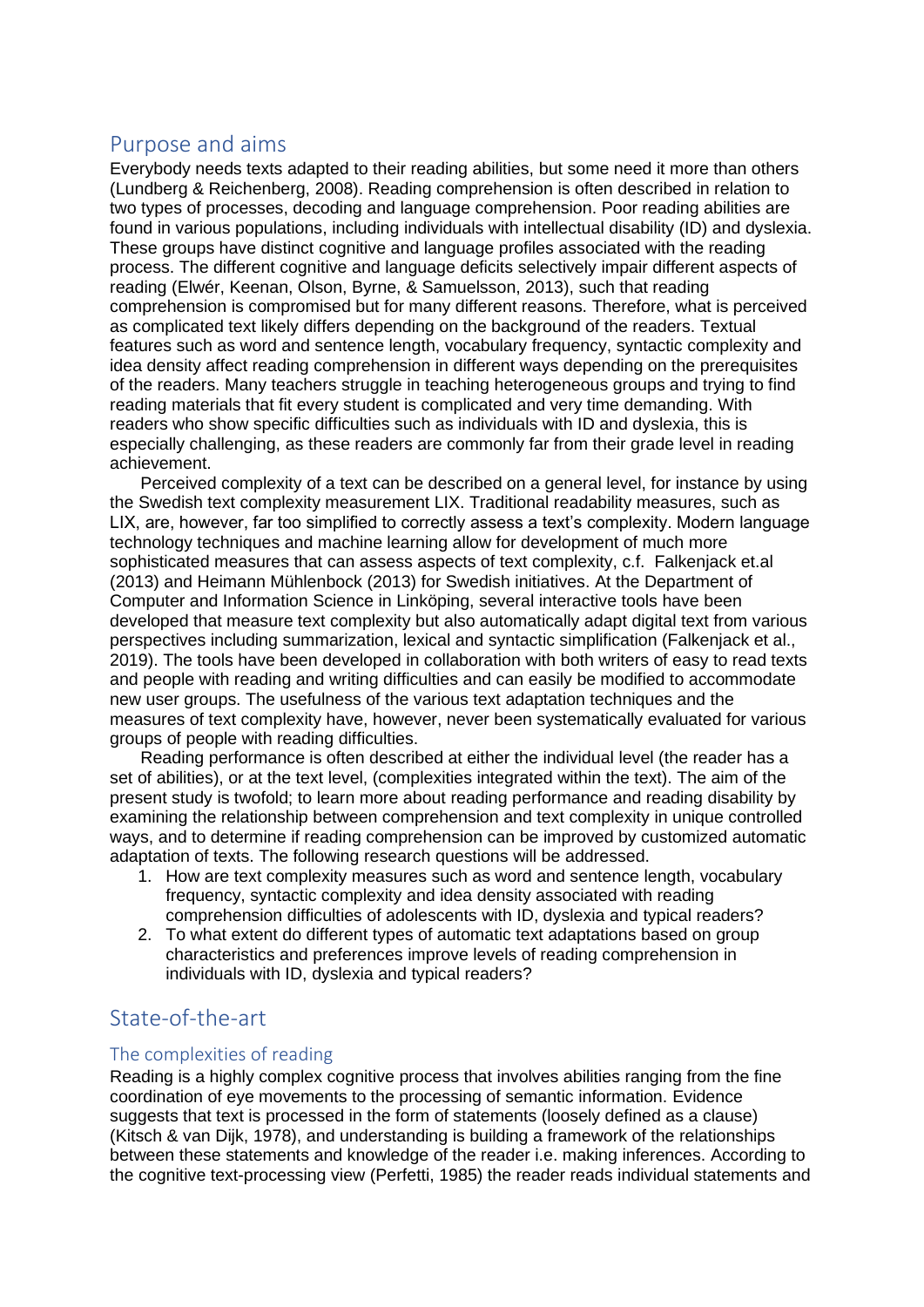makes connections to different types of knowledge such as word meanings, knowledge about the context of the text and language conventions. As the reader encounters the next statement, he/she needs to decide how this information relates to previous text and form links between different pieces of information. The representation of the meaning of the text develops successively as the reader moves through the text and makes new connections.

Another way to describe the reading comprehension process is by a set of practices (Luke & Freebody 1999). These practices are: 1) To retrieve information that is explicitly stated in the text, 2) Make inferences that are straight forward (for instance connecting cause and effect), 3) Connect several ideas and integrate them, and 4) More elaborate reflection on textural elements and information including evaluating information. In the assessment of reading comprehension skills (in for instance PISA; see also the MASTER-project (Kanebrant et.al., 2015)) these practices have been used to formulate questions that assess different levels of comprehension.

Specific problems with reading are experienced by individuals with various diagnoses. In this study, we focus on students with dyslexia and intellectual disabilities (ID). Both these groups have problems decoding text. Individuals with dyslexia experience a relatively selective impairment in decoding skills. Depressed decoding skills are associated with problems establishing the grapheme-phoneme correspondences that are the basis of decoding, and hence individuals with dyslexia struggle immensely with reaching automatic decoding (Vellutino, Fletcher, Snowling, & Scanlon, 2004). As for the ID group, their decoding ability is often very limited. Lemons et al (2013) found that 55% of students with ID in grade 11 had a level of decoding that corresponded to grade 1 of typically developing children. About 13% passed the level corresponding to the average of grade 3. When decoding is demanding it seriously limits the ability to understand texts that require making inferences as the cognitive load of decoding is high (Perfetti, 2007). This may be a valid explanation for individuals with dyslexia but for the group with ID, several other deficits likely influence reading comprehension. Intellectual disability is defined by low IQ and is also associated with lower cognitive abilities in many areas e.g., working memory (Danielsson et al., 2015; 2016), and executive functions (Danielsson et al. 2010; 2012).

#### Production of easy-to-read text

There is a need for simplified texts to meet the needs of people with different types of reading problems. But how can we obtain such texts that are easier for readers with different reading profiles? Using manually produced easy to read texts is a common strategy when teaching persons with ID. However, as the amount of textual resources available for the target groups is limited, the teachers face challenges choosing teaching material and they often need to adapt the texts themselves, for instance using simple readability measures or writing new texts (Morgan & Moni, 2008). Individuals with dyslexia can listen to authentic texts without simplification as their listening comprehension is adequate (Lundberg & Reichenberg). But listening can never fully replace reading in our literate society and individuals with dyslexia needs to read texts that are at a reasonable level for their ability.

Easy-to-read text is commonly produced by professional writers, that write texts following easy to read guidelines. However, this procedure is expensive in both time and effort, which leads to limited availability of different types of texts. A promising solution to this problem is automatic text simplification: the process of automatically reducing text complexity while preserving meaning and content. Historically, the main motivation for automatic text simplification was as a pre-processing step prior to machine translation or text summarization (Chandrasekar et al*.* 1996). However, another goal of automatic text simplification is to aid individuals that benefit from simpler texts.

Text simplification has typically been used on news texts, and within public authorities, in order to ensure that important information reaches out to people with poor reading skills. As an aid for the text producers, as well as a way of ensuring uniformity of simplifications, guidelines for writing simple text have been developed. For Swedish, The Swedish Agency for Accessible Media (MTM) gives guidance on how to write simple text. The guidelines are often formulated rather vaguely, such as *"adapt the text to the reader that will read it".*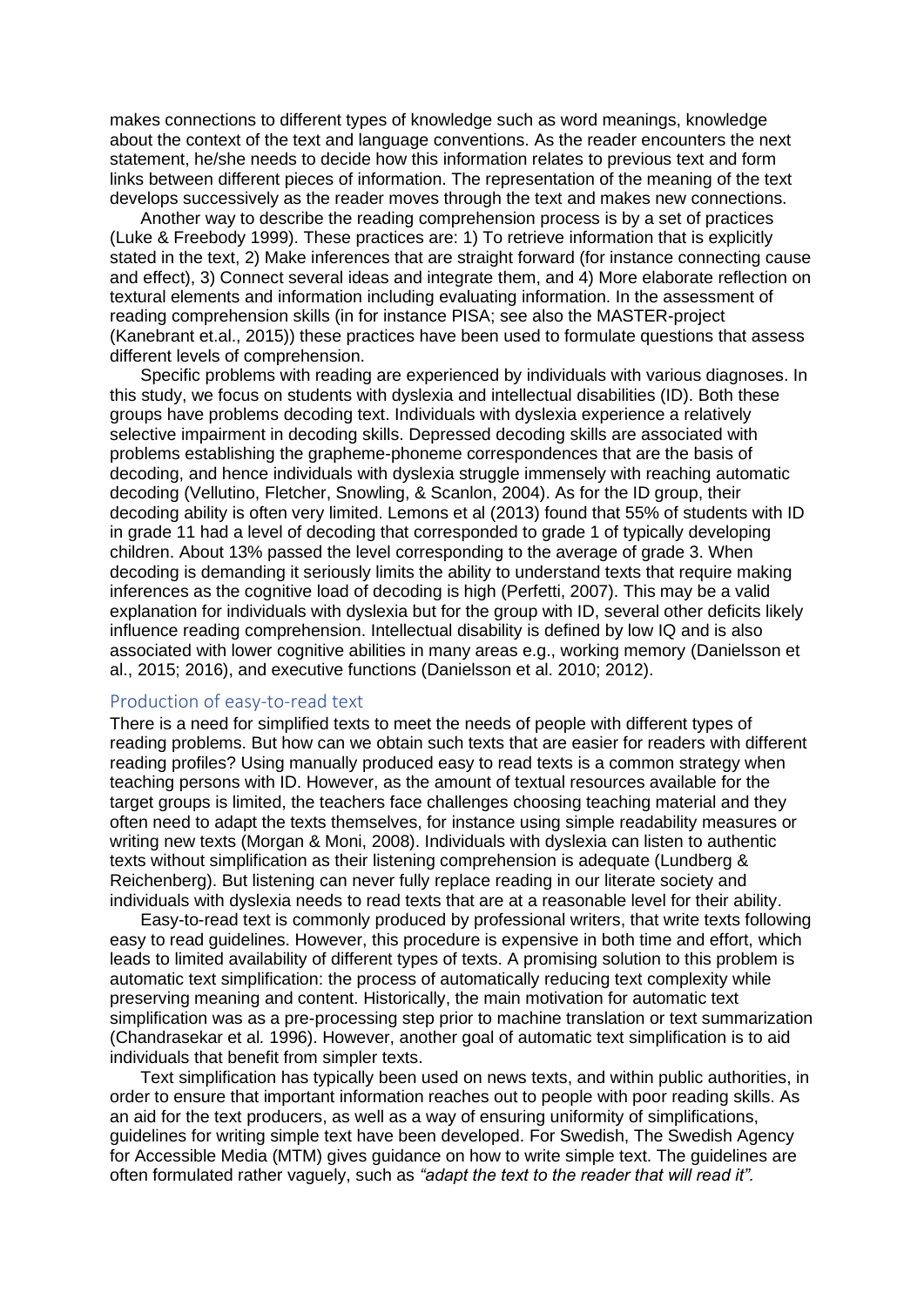Although these kinds of guidelines are helpful for a professional human writer, they are more difficult to use for automatic text simplification, since they cannot be operationalized in a concrete and unambiguous way. For this reason, it is more valuable to study the characteristics of already simplified texts and to compare these to their original counterparts in order to trace the simplification operations applied.

There have been several attempts to construct text simplification systems that simplify the text syntactically by the use of hand-crafted rules (e.g. Chandrasekar et al. 1996; Rennes & Jönsson, 2015), and automatic induction of simplification rules from parallel corpora (c.f. Chandrasekar et al., 1997). Lately, the growing availability of textual data has enabled more sophisticated data-driven methods. For example, recent approaches have often regarded text simplification as a task analogous to monolingual machine translation (e.g. Specia, 2010; Xu et al., 2016). Although such methods seem to make few errors, they tend to be very conservative, i.e. they do not simplify as much as rule-based methods.

To replace complex words with simpler synonyms, a process known as lexical simplification, is not a straightforward task. The replacing word needs to preserve the meaning and grammatical form of the original word. For synonym replacement in Swedish, different methods for choosing alternative synonyms have been evaluated. Keskisärkkä and Jönsson (2012) measured the success of the synonym replacement using readability metrics, average word length, the proportion of long words, and replacement error ratio. Johansson and Rennes (2016) explored the extraction of comprehensible synonyms to more complex words, and let humans evaluate whether the extracted synonyms were perceived as synonymous.

### Text adaptation for different types of readers

The research on the intercept between readers and texts is scarce, and especially regarding the types of text simplifications that are helpful for readers with different types of profiles. In a collaboration project, Begriplig text [\(https://begripligtext.se/\)](https://begripligtext.se/) examined text preferences of different diagnostic groups. They found that the three most important aspects for the group with ID were 1) possibility to listen to the text 2) that the most important information is presented early in the text and 3) that the text contained a preamble. As for studies concerning the extent of increased comprehension as an effect of text adaptations, the results are mixed. Falk and Johansson (2006) found that easy to read authority texts were especially difficult to read for persons with ID, indicating that the conducted simplifications were not useful. Two studies have applied a set of (automatic) simplification operations and general easy to read guidelines on digital texts and showed that the modified texts increased reading comprehension for persons with ID (Fajardo et al. 2014; Karreman et al. 2007). But Fajardo (2014) questioned some of the guidelines for the design of easy to read material and emphasized the importance of further research.

Regarding dyslexia, some studies have examined which visual features, such as fonts and text size, that are preferred by individuals (see for example Rello et.al., (2012) and Begriplig text). Rello et.al. (2013), used different methods to show synonyms for this target group. The results showed that texts were more comprehensible when several synonyms were presented if the reader desired, as compared to versions where complex words were replaced with the most common synonym. Rello et al. (2013) examined eye movement and found that for persons with dyslexia, using more frequent words led to faster reading, while shorter words implicated better understanding.

On a more general level, different approaches to simplifications meeting different needs have been successful. Simplified text led to improved reading comprehension in second language learners, e.g. Gardner & Hansen (2007). However, it has been suggested that for this specific group, learning could be enhanced if the text is elaborated instead of shortened (Long & Ross, 1993). In addition, Caplan (1992) found that syntactic complexity such as passive voice influenced complicated reading understanding in aphasic readers. To sum up, the research on text simplifications on different target groups is at an early stage, and much experimental work is needed to examine the possibilities of the language technology and the aid it can be to individuals with reading disabilities.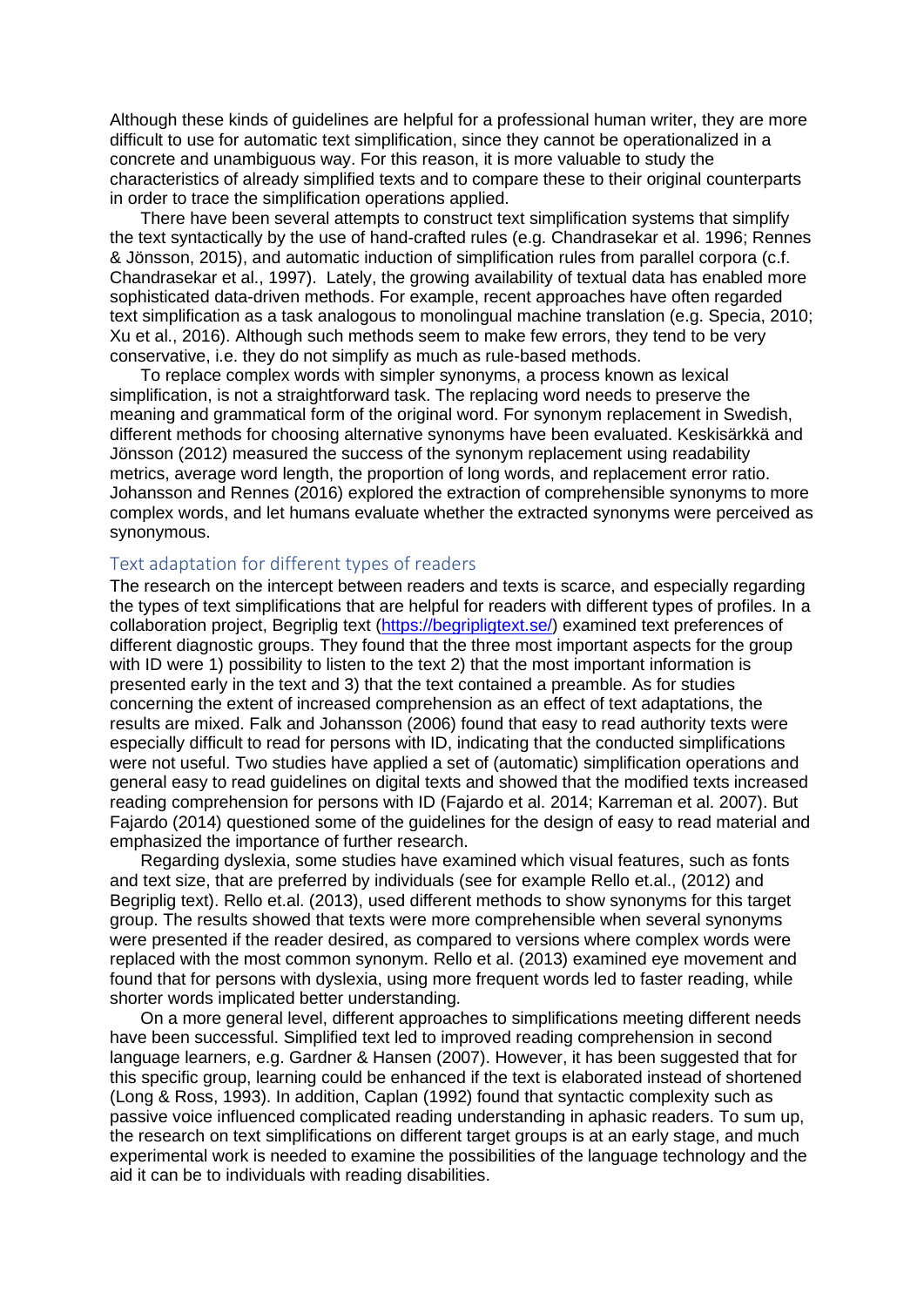# Significance and scientific novelty

Although simplification of text is quite common in various contexts to customize for different types of readers, the procedures are done manually and are commonly not theory based (Wengelin, 2015). Only a few studies have examined factors that concern the linguistic form of the text such as word choice, sentence structure, and text binding and the effects of adaptation for different target groups (Carroll et al., 1998; Fajardo et al., 2013; Rello et al., 2013). Our study is an extension of these studies for several reasons. First, we take the perspective of the target group throughout, starting in theory, iterating adaptations and evaluating the results. Second, we take a holistic perspective on adaptations, whereas previous studies have examined types of simplifications separately. Third, we use text complexity measures to evaluate authentic texts and adapted texts. For these reasons the study has the potential to find adaptations that are more helpful for the target groups compared to previous initiatives. No studies of linguistic text adaptations have been done in Swedish, with the exception of Begriplig text where they did a survey on text comprehension. It was, however, not, as this project, a scientific study.

Our first study will show how text complexity is associated with reading difficulties in different groups which is important from an educational perspective. The description of the difficulties of the different types of readers will be more precise compared to the general account of cognitive and language deficits in the reading literature. We will learn more about the difficulties per se, for instance what specific grammatical features that cause problems for individuals with ID. In an educational setting such knowledge makes selection of reading materials easier and informs efforts to improve reading comprehension. Typical readers are included in the study so that we can compare their responses to text complexity and compare it to the responses of the poor readers. This contrast will show either that a) certain types of adaptations are helpful for all readers b) different cognitive and language deficits selectively impair reading such that different linguistic features are perceived as difficult. We expect that the second scenario will be true, but it has not been formally evaluated. We are examining if targeted text adaptations can compensate for depressed cognitive and language deficits completely or in part. Automatic text simplification techniques are potentially highly relevant to improve comprehension of text in poor readers. In this project, we want to explore this possibility with a combination of theory, behavioral assessment, and language technology.

# Preliminary and previous results

The research on digital inclusion carried out in the group directed by professor Jönsson has resulted in a variety of techniques for making texts easier to understand through automatic text adaptation. This includes an automatic text summarizer (Smith & Jönsson, 2011a, b), syntactic- (Rennes & Jönsson, 2015) and lexical (Keskisärkkä & Jönsson, 2013; Johansson & Rennes, 2016) simplification, and a number of measures of text complexity (Falkenjack et.al., 13). The group also developed a web service of tools, TeCST.se, that integrated all these techniques and made them easily available for writers of text; writers who want to make texts easier to understand. Another web service, friendlyreader.se, is designed for end users that want to understand a text. All tools are available through a REST API (Fahlborg & Rennes, 2016).

These tools have been used by typical readers in the MASTER project, (Kanebrant et al., 2015). The MASTER project was directed by professor Jönsson, participating in this application. The overall aim was to test students' reading ability and automatically generate a reading profile in the form of a table showing his/her results concerning the three reading practices for texts of various degrees of linguistic difficulties in various subject areas. Based on the profile it should be able to choose texts that are more suitable for a student's reading ability. The language adaptation techniques have not been evaluated on atypical reading which we intend to do in this project.

Elwér has experience in test construction and writing questions that assess different reading skills. Elwér has been involved with development of the reading test LäSt (Elwér,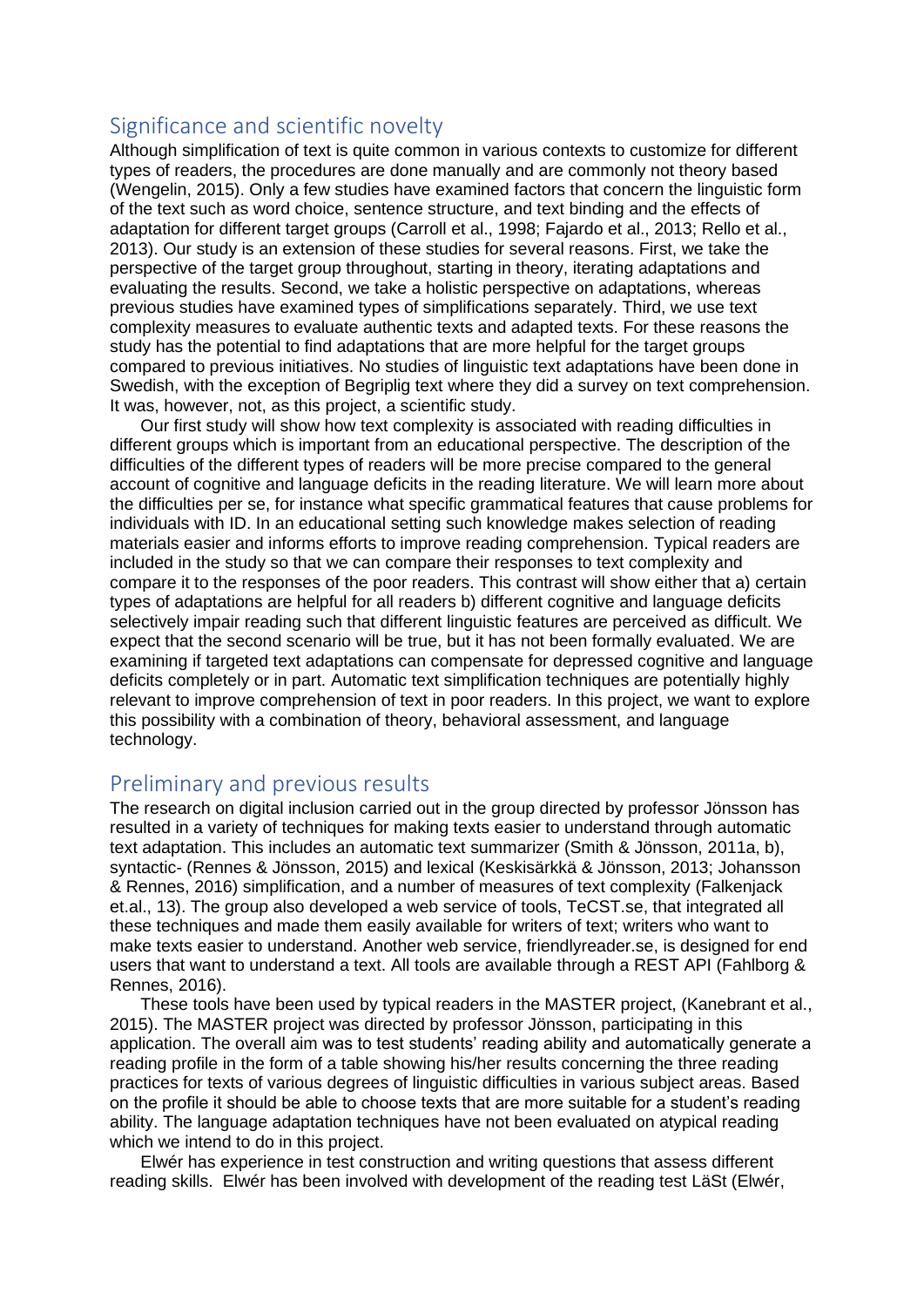Fridolfsson, Samuelsson &, Wiklund, 2016). With the test LäSt, performance on decoding efficiency is measured using words and non-words. In addition, the test assess spelling and reading comprehension.

# Project description

### Theory and methods

The aims of the present study are to learn more about reading difficulties in relation to textual features and to determine if automatically adapted texts can improve reading comprehension. Our evaluation of the text adaptations rest upon two different theoretical frameworks. First, in a cognitive text-processing view (Kintsch & van Dijk, 1978; Perfetti 1985) failure to understand is caused by lack of knowledge of word meanings, of the topic or what information is relevant to use to make connections (Beck & McKeown, 1991). Looking at the text, certain features make it harder to make connections between pieces of information. References may be ambiguous, distant or indirect and these factors will influence how comprehensive the text is (Hua & Keenan, 2014). The text can also be more or less clear in signaling what appropriate knowledge base is needed to understand the text. Other features influencing perceived complexity are unclear connections between events and a high density of text ideas. Most of these features can be assessed and adapted to accommodate needs and wishes of the readers by automatic text adaptation techniques which we will use in this study. The other theoretical framework is Luke and Freebody's 4 resources model (1999), which in this study will be used when formulating questions to assure that comprehension at different complexity levels are assessed.

The project comprises two studies. Study 1 consists of assessment of the reading related abilities, textual preferences and reading comprehension in three groups: adolescents with intellectual disability, dyslexia and typical readers. Text adaptations will be evaluated based on an iterative procedure, to meet the needs of the different reader groups. In study 2, the text adaptations from study 1 will be evaluated.

Inclusion criteria in the poor reader groups will be 1) ability to decode simple words, 2) age 13–17, and 3) having one of the following diagnoses: ID or dyslexia. The control group will consist of adolescents in the same age group with no reported reading difficulty. One set of texts will be used for participants with dyslexia and typical readers and another set for participants with ID as these individuals typically read at levels comparable to grade 1–3 (Lemons et.al. 2013). We will use schoolbook texts dealing with different subject areas which are adapted for the age groups for typical readers and students with dyslexia. For students with ID we will use texts appropriate for their mental age. The same questions (on four levels) will be used to assess reading comprehension independently of which version of the text that is presented to the participants.

#### Study 1 Data collection and program development

In the first study, we will include several types of data collection (A–C) to determine how text complexity features relate to reading comprehension difficulties (research question 1) and to use this information to make text adaptations that are suitable for the different cognitive profiles.

#### *A. Test of reading, cognitive and language skills.*

Reading comprehension is influenced by many cognitive and language skills (Perfetti, 1985). Individual performance levels on some of these skills are useful information when trying to adapt texts for different needs, as skill level can be matched to different types and degree of adaptations. In this study we will include measures of decoding, grammar, vocabulary and working memory. Decoding will be assessed using the test LäSt (Elwér et al., 2016). This test will determine whether our participants are at a grade level 6 or lower, which is important information especially for poor reading groups. In addition, we will assess receptive vocabulary (Dunn & Dunn, 1997), grammatical understanding (Bishop, 1989), and working memory span test (Danielsson et al., 2016).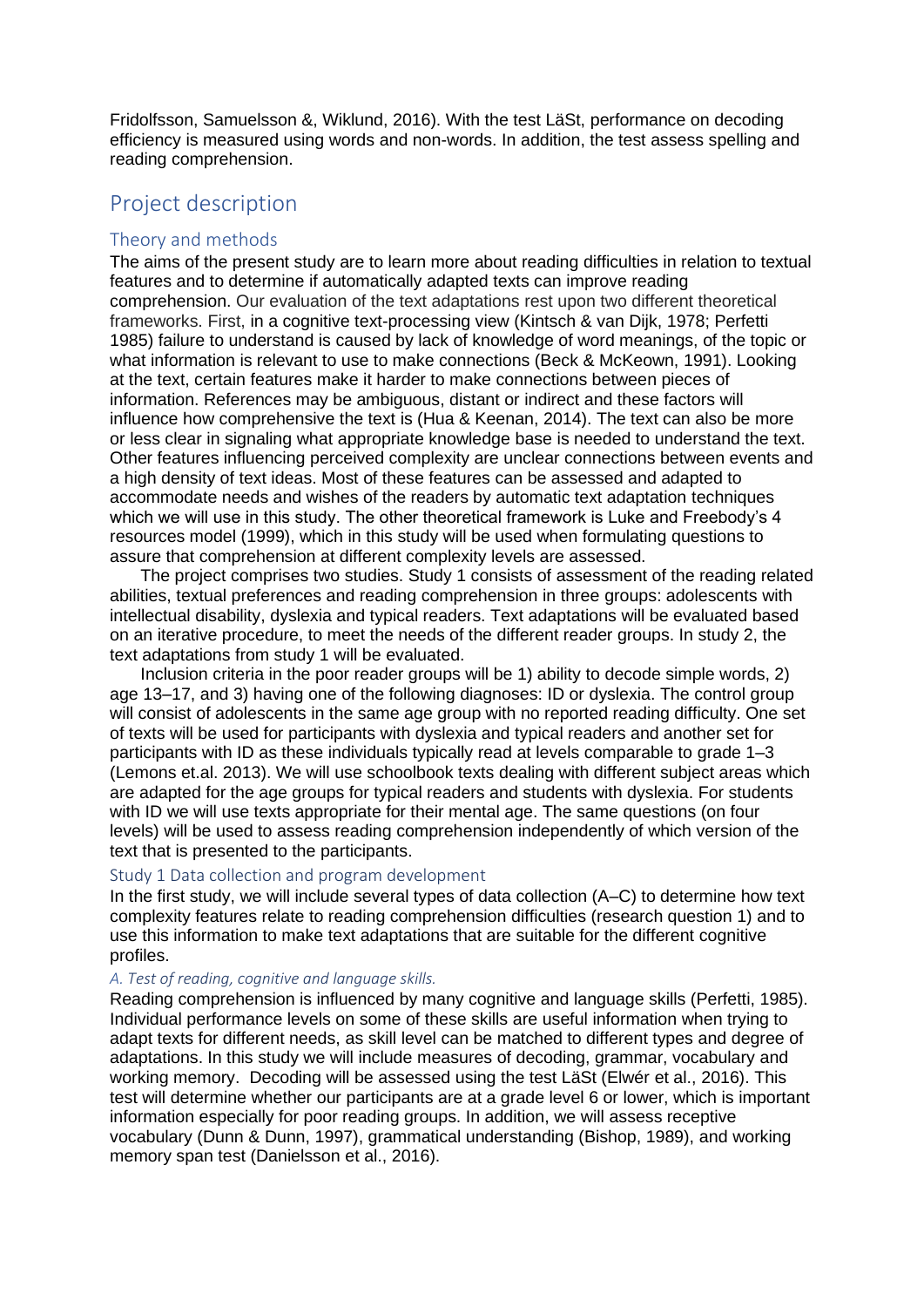#### *B. Questionnaires of text use and preferences.*

We will also assess what type of texts that our participants read, their own description of what makes a text difficult and coping strategies to deal with difficult texts. These questionnaires will be done in writing or orally by the experimenter depending on the group. In addition, we will use a web questionnaire to examine textual preferences in syntax. Short segments of text will be presented in two versions one original text and one with a certain type of text adaptation. All adaptations will be done using the tools for text adaptation which ensures control and consistency. The participant will read both versions and determine which of the two texts he/she likes best and the strength of this preference. The aim of this last task is to determine what adaptations the participants find useful.

#### *C. Tests of reading comprehension of adapted and authentic texts.*

Reading comprehension performance will be assessed with texts and questions on four levels of complexity a) knowledge of the meaning of words in the text b) ability to retrieve explicitly stated information and make simple inferences c) ability to integrate and interpret information and d) ability to integrate ideas and evaluate content. Levels b–d are based on Luke and Freebody's (1999) theoretical framework (for a similar procedure see Kanebrant et al., (2015)). The results will show reading profiles of the participants, i.e. at what level of comprehension the participant performs on a text of a certain degree of difficulty. The participants will read 9 texts about different topics. Each text will be available in three versions: the original text, a text with minor adaptations, a text with major adaptations. Each participant will read a text in one version only and answer questions. The texts will be balanced so that each participant read texts on all three levels.

#### Analysis

In this study we will test individuals in an iterative manner such that 10 participants in each group are tested in each cycle. We will assess a) reading, cognitive and language skills b) information about use and preferences and c) reading comprehension of adapted and authentic texts. The adaptations (c) used in the first cycle will be *theory based*. From previous studies of cognitive and language skills of our groups along with previous studies of adaptations, we will make educated guesses of how to adapt the texts. Mapping the cognitive abilities to actual adaptations in texts is an important aspect of this study. The adaptations will also be highly controlled as they are done by the language technology tools and not humans.

In cycles 2–3, we will use knowledge from previous testing cycles to improve the adaptations to be more responsive to the needs and preferences of the different types of readers. For each new text, we also assess its complexity. On a variety of dimensions as calculated using the text complexity tool. This procedure will determine if the adaptations lead to better understanding and, to calibrate the extent of adaptation needed. The iteration will end after the third round of testing. At this stage, we have reached a new set of adaptations for each group which gives us a *test-based version*.

#### Study 2 Evaluation of text adaptations

In this second study we examine if automatic text adaptations based on group characteristics and preferences improve levels of reading comprehension in adolescents with ID, dyslexia and typical readers (research question 2). We will use three different levels of text adaptations 1) authentic texts with no adaptations 2) theory-based adapted versions and 3) test-based adapted versions. 50 individuals per group will read these different types of texts (balanced across individuals) and we will assess comprehension by letting the individuals answer questions on the four complexity levels.

#### *Analysis*

Research question 2 will be answered using 3 analyses of variance, one for each group. Within group factors will be type of texts (authentic with no adaptations, theory-based adaptations, test-based adaptations) and question complexity type (a–d). This analysis will determine if the adaptations improved reading comprehension performance with questions at the different complexity levels. Study 2 will be conducted in an Open science way following "A Practical Guide for Transparency in Psychological Science" (Klein et al., 2018). This will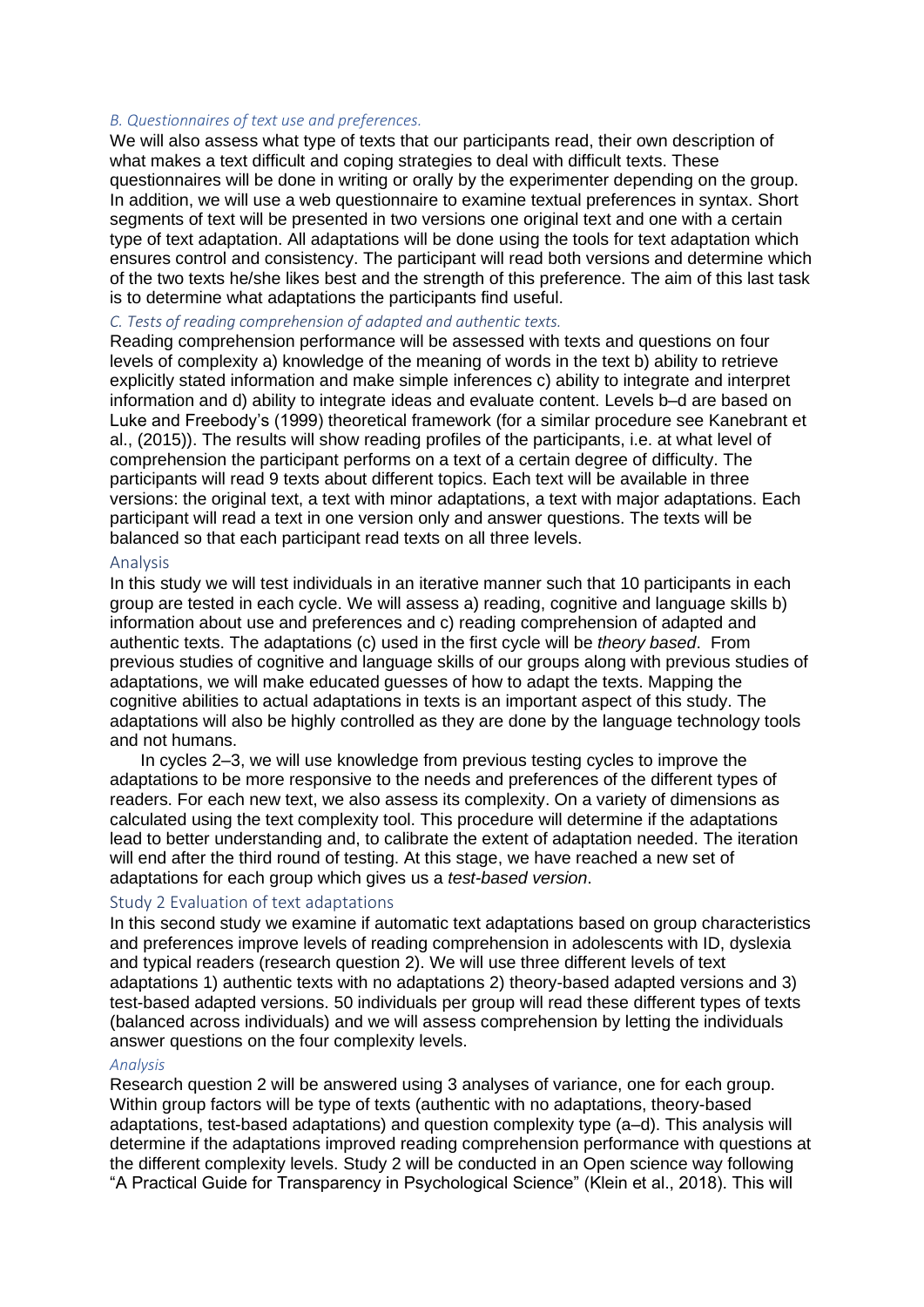include publication of an anonymized dataset, analysis code, pre-registration of hypotheses, and analysis plan.

## Time plan and implementation

During 2021, January–March we will write an ethics application and submit it to the ethics committee. This will be jointly done by Elwér, Jönsson and Rennes. The materials used in the project consist of schoolbook texts used in grades 7–10, or 1–3 in the case of participants with ID. Finding texts and constructing the questions will be done January–June by Elwér and Rennes. Once identified, the texts and questions need to be tested on typically developing children. Selection of texts, formulation of questions and pilot work will be done the fall of 2021 with all project members. In addition, meetings with different stakeholders will take place, to get knowledge on how to organize testing with their focus groups.

During 2022 study 1 will take place. In study 1 we will conduct studies on reading abilities and preferences of the groups. These will be conducted by Elwér and Rennes. This involves contacting schools which have possible participants. The researchers have networks which involve teachers working in special education and we also intend to ask stakeholders to help recruiting participants. We will work on one group at a time and our estimate is that each group will take about 4 months, including 3 cycles of testing with program development between cycles. In parallel with user testing, Rennes and Jönsson will refine the techniques for automatic adaptation. This will not be conducted as a separate activity, instead it will be an integral part of user testing where we will test the models for adaptation on the user groups. In this project we will only use the adapted texts produced by the tools. The tools will not be used by the users.

Study 2 will take place during 2023 and the first half of 2024. At this stage we will have texts and batteries of questions which have been identified and created in study 1. However, it is likely that we need to identify some new texts and write questions before starting study 2. Fifty participants per group will be tested. This study, will be jointly organized with all applicants, taking responsibility as in the first study. We will use students in special education and cognitive science to help with data collection.

The second part of 2024 and January–March of 2025 will be used for analysis, writing of research articles and presenting the results. The results of the studies will lead to further knowledge on reading abilities amongst the user groups and refined techniques that handles the special requirements of the user groups as well as effects of adapted texts on reading comprehension. We expect to publish several articles which concern cognitive and language profiles of groups and on tools for text adaptation. One article will present results on which adaptation techniques that help the various user groups. Another article concerns the relation between the text complexity measures and the user groups. Three articles will concern indepth descriptions of text complexity measures associated with reading difficulties in our three groups respectively. At least one article will describe effects of the text adaptations on reading comprehension in the three groups.

## Project organization

The main applicant, Åsa Elwér, is lecturer in education at Linköping University. She wrote her PhD thesis on reading comprehension and has expertise in different types of reading problems, their causes and their consequences. In her research she has focused on reading comprehension difficulties in children with and without adequate decoding in the ages 5–13 years of age. This includes children with dyslexia or specific comprehension deficits. Underlying cognitive and language skills of these readers in the beginning school years have been the focus of this research. Elwér is currently involved in a large-scale project examining reading abilities in adolescents with ID. Elwér is in the project responsible for issues on test of language and reading, readability and how to assess group and individual readability of simplified texts. She is also coordinating the whole project.

Co-applicant Arne Jönsson is professor in computer science at Linköping University and has for more than ten years conducted research on various aspects of means to increase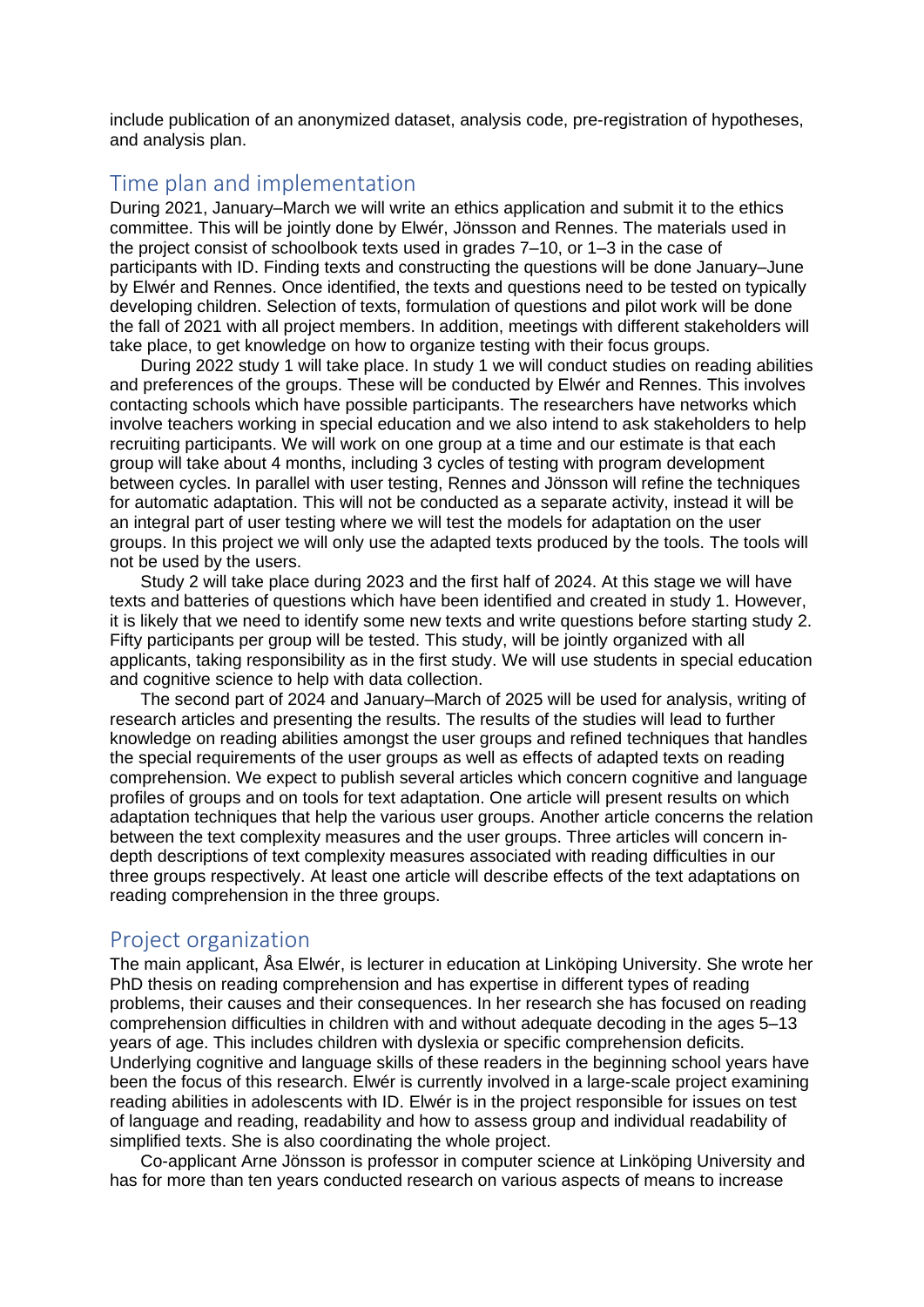digital inclusion. He has published research articles and organized workshops on the subject. Results of the research include tools for the use of language technology to summarize and simplify texts, publicly available. He was also involved in the development of an infrastructure to conduct readability studies. Jönsson is responsible for all software development to refine the text simplification techniques.

The project will also include a PhD student (and future post doc), Evelina Rennes, having a background in cognitive science that comprises both the ability to conduct empirical investigations and customize the adaptations. During her time as a PhD student, she has focused on techniques for automatic text adaptation, with a special interest in adapting the text to specific target audiences. She has also been a part of several projects aiming at the adaptation of text for both readers and writers, where she has had the main responsibility for the text simplification modules.

In summary, the research group has experience on all the relevant theoretical aspects including theory about reading and reading difficulties, cognitive skills of individuals with intellectual disability and language technology. In addition, the research team also have experience of the methodological aspects such as conducting studies involving persons with intellectual disabilities, analyze results on readability, running statistical analyses and developing software techniques to automatically adapt texts in various ways. Elwér will continuously coordinate the project to monitor progress and coordinate deviations. The researchers already have close contacts, so this mainly includes external stakeholders and collaborating researchers. Public and popular dissemination of results will be carried out with all three applicants depending on activity. Elwér will be responsible for activities related to reading skills, whereas Jönsson and Rennes handles activities related to language technology.

### Equipment

The equipment available to the researchers at present is sufficient for the project.

### Need for research infrastructure

We will utilize the resources at Nationella språkbanken and Swe-CLARIN.

## International and national collaboration

Åsa Elwér has collaborations regarding reading research with Stefan Samuelsson, Linköping University, Brian Byrne University of New England Australia, Richard Olson at the University of Colorado, Boulder, Janice Keenan at the University of Denver and Bjarte Furnes University of Bergen. Regarding reading in individuals with ID, she collaborates with Henrik Danielsson, (Linköping university), Lucy Henry (City University, London) and David Messer (Open university, London).

Arne Jönsson is director of the Linköping branch of the VR funded infrastructure SWE-CLARIN, the Common Language Resources and Technology Infrastructure. SWE-CLARIN is part of the CLARIN infrastructure which is fully operational in many countries, and many participating centers are offering access services and experiences to data, tools and expertise in form of databanks, workshops and conferences. The project's language technology analyses will profit from the expertise of the network. Jönsson is a member of the scientific advisory board of MTM.

## Other applications or grants

Elwér is currently working in two projects funded by VR (2019-03873) which is a study of reading and math intervention in early school age and VR (2016-0421) which is a study of reading abilities in adolescents with intellectual disability. The project presented here is independent from those two projects.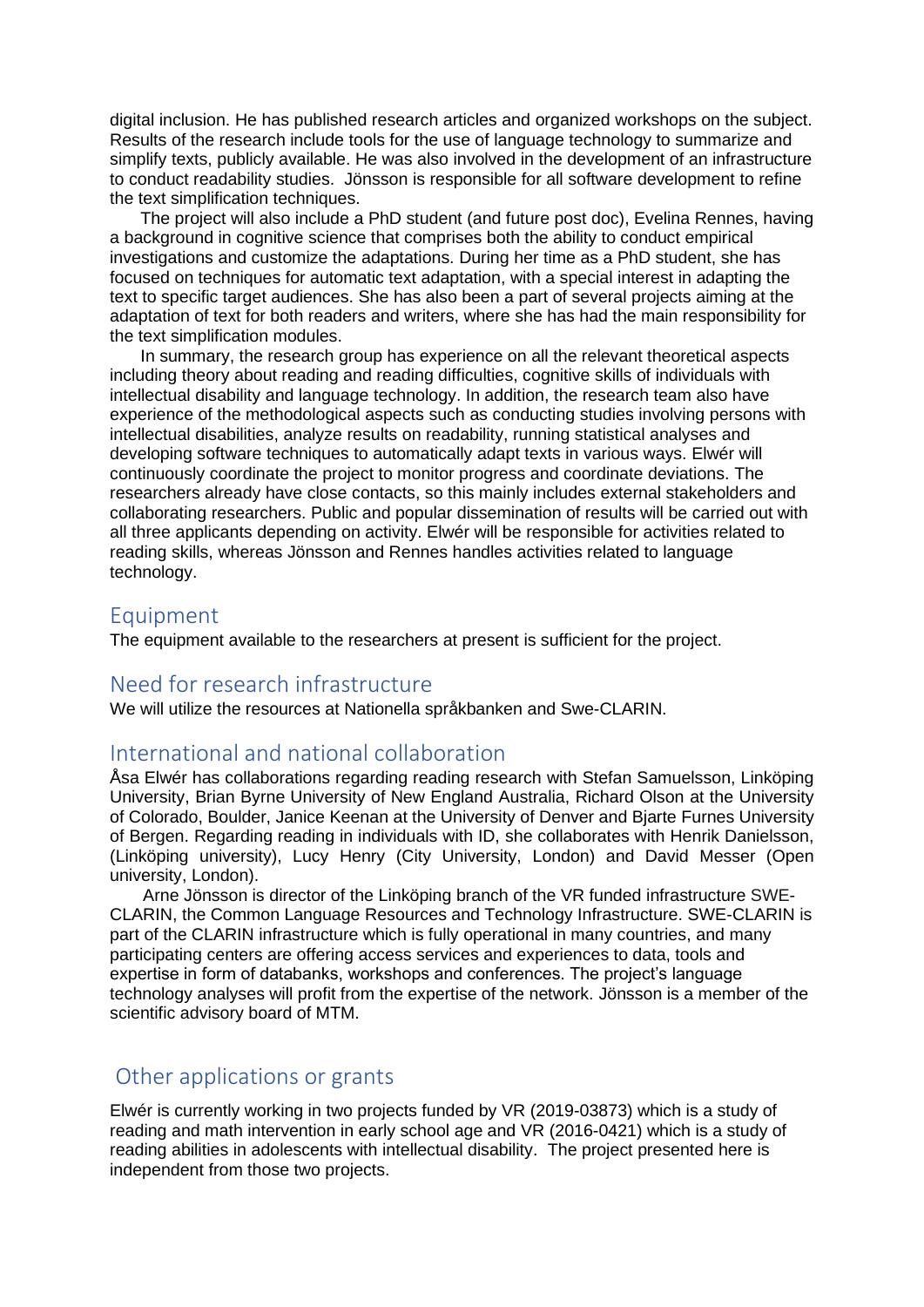# Reference list for project description

- Chandrasekar, R., Doran, C., & Srinivas, B. (1996), Motivations and methods for text simplification. *In Proceedings of the 16th International Conference on Computational Linguistics* (COLING '96), pages 1041–1044
- Chandrasekar, R., & Srinivas, B. (1997) Automatic induction of rules for text simplification. *Knowledge-Based Systems* 10(3), 183–190.
- Danielsson, H., Henry, L., Messer, D., & Rönnberg, J. (2012). Strengths and weaknesses in executive functioning in children with intellectual disability. *Developmental Disabilities*, 33, 600–607.
- Danielsson, H., Henry, L., Messer, D., Carney, D. P. J., & Rönnberg, J. (2016). Research in Developmental Disabilities Developmental delays in phonological recoding among children and adolescents with Down syndrome and Williams syndrome. *Research in Developmental Disabilities*, *55*, 64–76.
- Danielsson, H., Henry, L., Rönnberg, J., & Nilsson, L.-G. (2010). Executive functions in individuals with intellectual disability. *Research in Developmental Disabilities*, 31(6), 1299– 1304.
- Elwér, Å., Keenan, J. M., Olson, R. K., Byrne, B., & Samuelsson, S. (2013). Longitudinal stability and predictors of poor oral comprehenders and poor decoders. *Journal of Experimental Child Psychology*, 115(3), 497–516.
- Elwér, Åsa, Fridolfsson, I., Samuelsson, S., & Wiklund, C. (2016). *Läst-test i läsförståelse, läsning och stavning för årskurs 1–6*. Stockholm: Hogrefe.
- Fahlborg, D., & Rennes, E. Introducing SAPIS an API service for text analysis and simplification, *The second national Swe-Clarin workshop: Research collaborations for the digital age,* Umeå, Sweden, 2016
- Fajardo, I., Avila, V., Ferrer, A., Tavares, G., Gomez, M., & Hernandez, A. (2014). Easy-toread texts for students with intellectual disability: Linguistic factors affecting comprehension. *Journal of Applied Research in Intellectual Disabilities*, 27.
- Falkenjack, J., Rennes, E., Fahlborg, D., Johansson, V., & Jönsson, A., (2017) Services for text simplification and analysis, *Proceedings of the 21st Nordic Conference on Computational Linguistics, NoDaLiDa*, Gothenburg, Sweden (No. 131, pp. 309-313). Linköping University Electronic Press
- Falkenjack, J., Heimann Mühlenbock, K., & Jönsson, A. (2013). Features indicating readabilityin Swedish text. In *Proceedings of the 19th Nordic Conference of Computational Linguistics(NoDaLiDa-2013*), Oslo, Norway (pp. 27–40).
- Gardner, D., & Hansen, E. C. (2007). Effects of Lexical Simplification During Unaided Reading of English Informational Texts, *TESL Reporter,* 40(2), 27-59
- Guthrie, J. T., Klauda, S. L., & Ho, A. N. (2013). Modeling the relationships among reading instruction, motivation, engagement and achievement for adolescents. *Reading Research Quarterly*, 48, 9–26.
- Guthrie, J. T., Wigfield, A., Barbosa, P., Perencevich, K. C., Taboada, A., Davis, M. H., … Tonks, S. (2004). Increasing Reading Comprehension and Engagement Through Concept-Oriented Reading Instruction. *Journal of Educational Psychology*, 96(3), 403–423
- Hua, A., & Keenan, J. (2014). The role of text memory in inferencing and in comprehension deficits. *Scientific Studies of Reading*, 18(6), 415–431.
- Johansson, V., & Rennes, E. (2016). Automatic extraction of synonyms from an easy-toreadcorpus. In *Proceedings of the Sixth Swedish Language Technology Conference (SLTC-16), Umeå*, Sweden.
- Kanebrant, E., Heimann Mühlenbock, K., Johansson Kokkinakis, S., Jönsson, A., Liberg, C., af Geijerstam, Å., Wiksten Folkeryd, J., & Falkenjack, J., T-MASTER -- A tool for assessing students' reading abilities, *Proceedings of the 7th International Conference on Computer Supported Education (CSEDU 2015),* Lisbon, Portugal, 2015.
- Karreman, J., Van Der Geest, T., & Buursink, E. (2007). Accessible website content guidelines for users with intellectual disabilities. *Journal of Applied Research in Intellectual Disabilities,* 20(6):510–518.